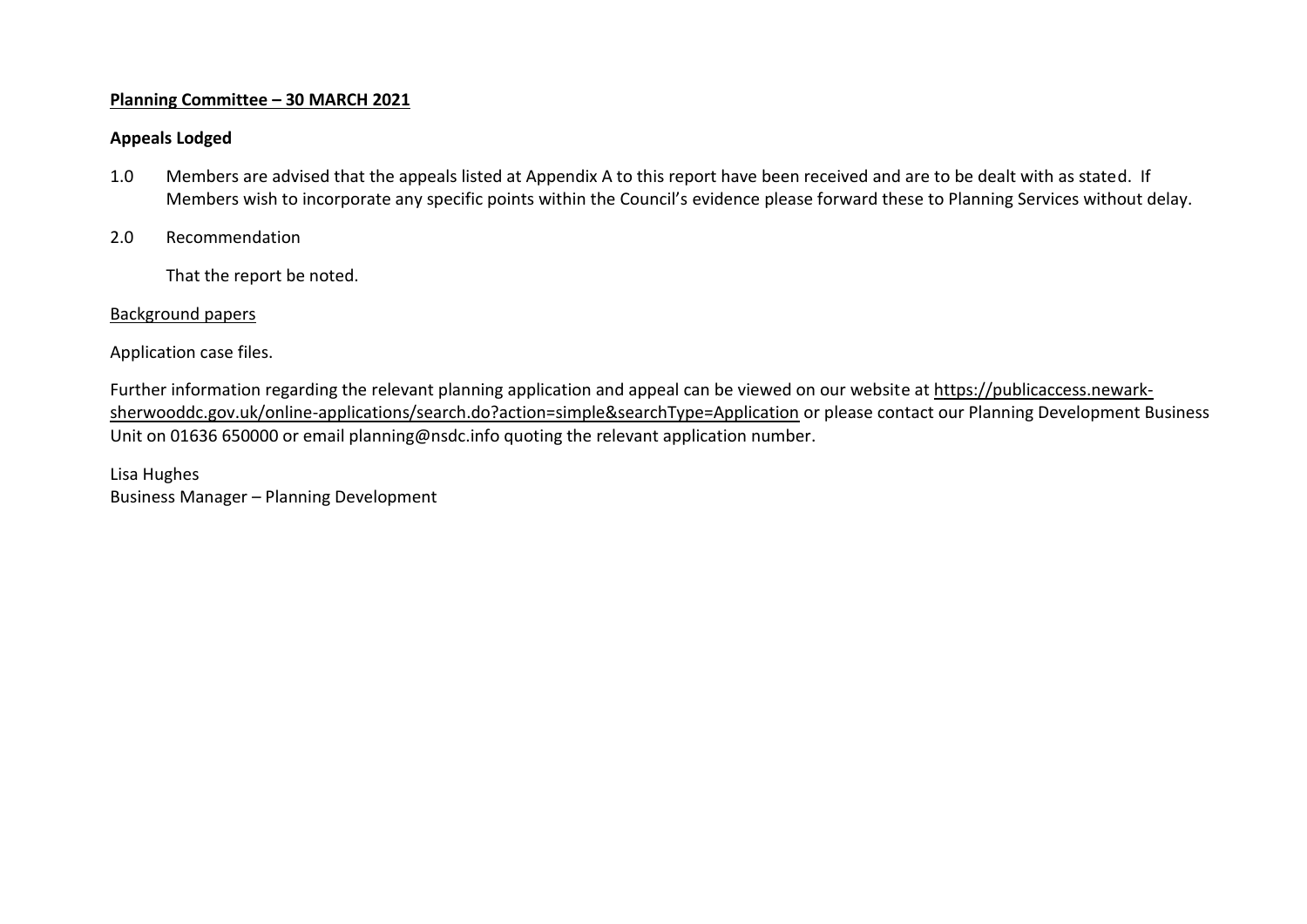## **Appendix A: Appeals Lodged (received between 15 February 2021 and 15 March 2021)**

| <b>Appeal reference</b> | <b>Application</b> | <b>Address</b>                     | Proposal                                                                                    | Procedure         | <b>Appeal against</b>     |
|-------------------------|--------------------|------------------------------------|---------------------------------------------------------------------------------------------|-------------------|---------------------------|
|                         | number             |                                    |                                                                                             |                   |                           |
| APP/B3030/W/20/32601    | 20/00550/FUL       | <b>Orchard Stables</b>             | Change of use of land to site up to six                                                     | Written           | Refusal of a planning     |
| 55                      |                    | Cottage Lane                       | wigwam pods, one managers office with                                                       | Representation    | application               |
|                         |                    | Collingham                         | storage, biodisc tank, landscape bund and                                                   |                   |                           |
|                         |                    | <b>NG23 7QL</b>                    | associated infrastructure                                                                   |                   |                           |
| APP/B3030/W/20/32635    | 20/00373/FUL       | Victoria Cottage                   | Proposed re-use (incorporating                                                              | Written           | Refusal of a planning     |
| 41                      |                    | <b>Station Road</b>                | refurbishment, remodelling, partial                                                         | Representation    | application               |
|                         |                    | Lowdham                            | demolition and first floor extensions) of                                                   |                   |                           |
|                         |                    | <b>NG147DU</b>                     | former residential care home to 9no.                                                        |                   |                           |
|                         |                    |                                    | apartments                                                                                  |                   |                           |
| APP/B3030/C/20/326493   | 20/00205/ENF       | <b>Manor Cottage</b>               | Appeal against enforcement notice; Without                                                  | Written           | Service of                |
| 4                       |                    | <b>Beck Street</b>                 | planning permission, 'development'                                                          | Representation    | <b>Enforcement Notice</b> |
|                         |                    | Thurgarton                         | consisting of the erection of a means of                                                    |                   |                           |
|                         |                    | <b>NG14 7HB</b>                    | enclosure (brick wall with fence on top), as                                                |                   |                           |
|                         |                    |                                    | shown on photographs 1 & 2, along the                                                       |                   |                           |
|                         |                    |                                    | south & east boundaries of the site.                                                        |                   |                           |
| APP/B3030/W/20/32655    | 20/00163/FUL       | <b>Cranfield House</b>             | Proposed erection of 1no. dwelling house                                                    | Written           | Refusal of a planning     |
| 92                      |                    | <b>Church Street</b>               |                                                                                             | Representation    | application               |
|                         |                    | Southwell                          |                                                                                             |                   |                           |
|                         |                    | <b>NG25 0HQ</b>                    |                                                                                             |                   |                           |
| APP/B3030/C/21/326643   | 20/00336/ENFC      | 7 Ransome Close                    | Appeal against Enforcement Notice - Alleged<br>unauthorised fence                           | Written           | Service of                |
| 8                       |                    | Newark On Trent                    |                                                                                             | Representation    | <b>Enforcement Notice</b> |
| APP/B3030/D/21/326764   | 20/02047/HOUSE     | <b>NG24 2LQ</b><br>Glenfield Lodge |                                                                                             | <b>Fast Track</b> |                           |
| 0                       |                    | Honeyknab Lane                     | Demolition of outbuilding; new single storey<br>and two storey rear extensions. Alterations |                   | Refusal of a planning     |
|                         |                    | Oxton                              | to existing vehicular access.                                                               | Appeal            | application               |
|                         |                    | <b>NG25 0SX</b>                    |                                                                                             |                   |                           |
| APP/B3030/W/21/32677    | 20/01776/OUT       | Land To The Rear                   | Erection of a proposed bungalow and                                                         | Written           | Refusal of a planning     |
| 46                      |                    | Of Corner Farm                     | associated access arrangements.                                                             | Representation    | application               |
|                         |                    | <b>Fiskerton Road</b>              |                                                                                             |                   |                           |
|                         |                    | Rolleston                          |                                                                                             |                   |                           |
|                         |                    | <b>NG23 5SH</b>                    |                                                                                             |                   |                           |